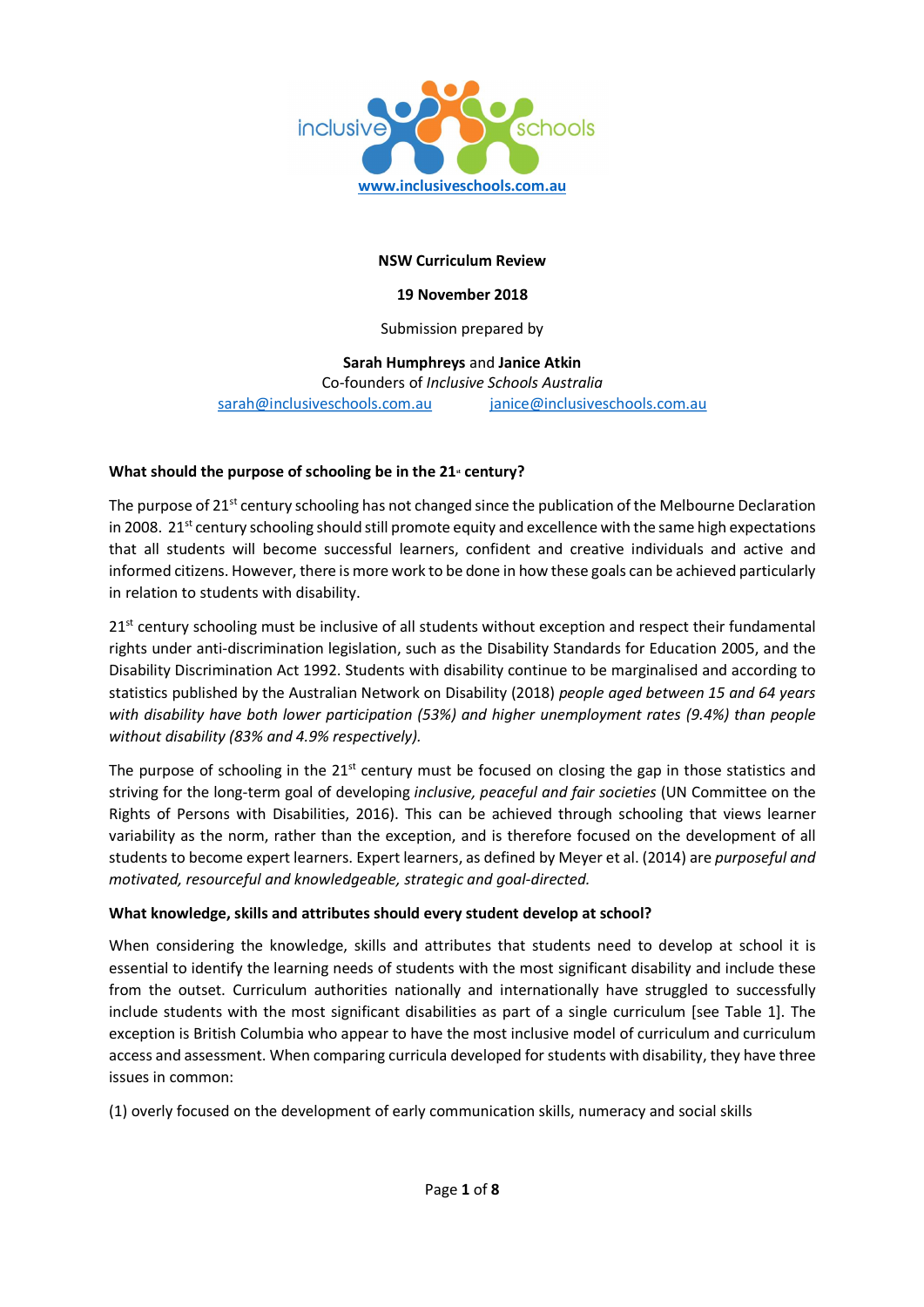

(2) the materials are developed after the regular curriculum

(3) there are limited academic expectations.

Table 1

| Curriculum<br><b>Authority</b>                                                       | <b>Curriculum provision for</b><br>students with disability                                                                                                                                                                                                                                                                                                                                                                                                                                                            | <b>Common issues</b>                                                                                                                                                                                                                                                                                                                                                                 |
|--------------------------------------------------------------------------------------|------------------------------------------------------------------------------------------------------------------------------------------------------------------------------------------------------------------------------------------------------------------------------------------------------------------------------------------------------------------------------------------------------------------------------------------------------------------------------------------------------------------------|--------------------------------------------------------------------------------------------------------------------------------------------------------------------------------------------------------------------------------------------------------------------------------------------------------------------------------------------------------------------------------------|
| <b>NSW Education</b><br><b>Standards Authority</b><br>(NESA)                         | 1999 - developed a selection of<br>Life Skills courses for Stage 6.<br>2003 - developed 'Life Skills'<br>outcomes and content for all<br>Stage 4-5 syllabuses.                                                                                                                                                                                                                                                                                                                                                         | Currently the NSW syllabuses are<br>developed for most students, but not<br>for all. Life Skills outcomes and<br>content are developed for students<br>with an intellectual disability who<br>cannot access the regular course<br>outcomes (NESA, 2018). Issue 2<br>Limited assessment requirements for<br>Life Skills create lower expectations<br>for student achievement. Issue 3 |
|                                                                                      |                                                                                                                                                                                                                                                                                                                                                                                                                                                                                                                        | Life Skills content examples,<br>particularly in Stage 6, contain non-<br>academic communication examples.<br>Issue 1 & 3.                                                                                                                                                                                                                                                           |
| Australian<br>Curriculum,<br>Assessment and<br><b>Reporting Authority</b><br>(ACARA) | 2012 - Extended the general<br>capabilities for literacy, numeracy<br>and personal and social capability<br>to include students with<br>significant, intellectual disability<br>as part of the one curriculum.<br>Through a focus on the general<br>capabilities of Literacy,<br>Numeracy and Personal and<br>Social Capability in particular,<br>students with disability can<br>access teaching and learning<br>programs drawn from age-<br>equivalent learning area content<br>that is relevant to their individual | In some cases, the extended levels of<br>the general capabilities are being<br>misinterpreted as alternative<br>curriculum for students with disability<br>despite ACARA's explicit advice:<br>the general capabilities are not an<br>alternative curriculum to the learning<br>areas but can support access to and<br>progress through the learning areas.<br>Issues 1,2 & 3.       |
|                                                                                      | learning needs. (ACARA 2012)                                                                                                                                                                                                                                                                                                                                                                                                                                                                                           |                                                                                                                                                                                                                                                                                                                                                                                      |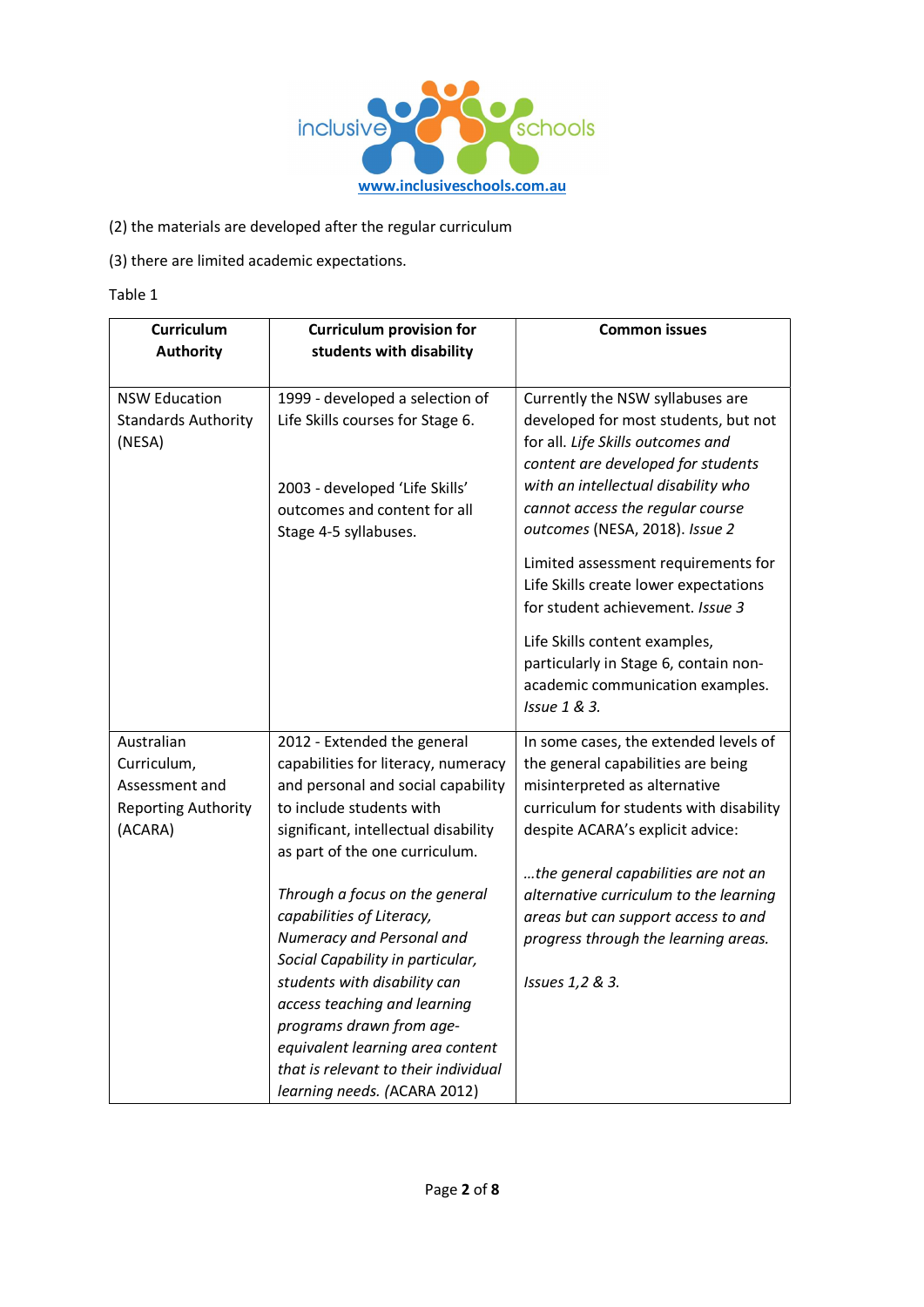

| Curriculum                                            | <b>Curriculum provision for</b>                                                                                                                                                                                                                                                                | <b>Common issues</b>                                                                                                                                                                                                                                                                                                                                                                                          |
|-------------------------------------------------------|------------------------------------------------------------------------------------------------------------------------------------------------------------------------------------------------------------------------------------------------------------------------------------------------|---------------------------------------------------------------------------------------------------------------------------------------------------------------------------------------------------------------------------------------------------------------------------------------------------------------------------------------------------------------------------------------------------------------|
| <b>Authority</b>                                      | students with disability                                                                                                                                                                                                                                                                       |                                                                                                                                                                                                                                                                                                                                                                                                               |
| Victorian Curriculum<br>and Assessment<br>Authority   | 2016 - Extended the F-10<br>continuum to include 4 levels<br>'towards foundation' for each<br>learning area.<br>This is supported by ABLES <sup>1</sup> which<br>provides an assessment tool,<br>teaching and learning strategies<br>to guide the development of<br>Individual Learning Plans. | The 'Towards Foundation' levels place<br>students with intellectual disability<br>outside of the F-10 curriculum and<br>restricts access to age-equivalent<br>content.<br>The ABLES tool is not linked to the<br>regular F-10 curriculum.<br>Issues 1,2 & 3.                                                                                                                                                  |
| <b>UK Standards and</b><br><b>Testing Agency</b>      | 1999 - Performance attainment<br>targets (P-scales)<br>2018 - Pre-Key stage standards<br>attainment targets for students<br>with special needs (in primary<br>schools)                                                                                                                         | The Pre-Key Stage Standards are<br>measures of achievement for<br>students who are working below the<br>overall standard of national<br>curriculum assessments, but who are<br>engaged in subject-specific study.<br>Issues 2 & 3.<br>These measures still do not apply to<br>students with the most significant<br>needs who cannot access the national<br>curriculum. The P-scales still apply.<br>Issue 1. |
| USA Department of<br>Education                        | 2003 Alternate achievement<br>standards for students with the<br>most significant cognitive<br>disabilities.                                                                                                                                                                                   | All students access the same<br>curriculum but only 1% of the<br>population may participate in state<br>assessments based upon alternate<br>achievement standards (NCEO, 2016)<br>Issue 1.                                                                                                                                                                                                                    |
| Ministry of<br>Education, British<br>Columbia, Canada | 2018 - Competencies (including<br>communication and personal &<br>social competencies) based<br>curriculum allowing different                                                                                                                                                                  | The BC curriculum model is made up<br>of three elements: Content, Curricular<br>Competencies, and Big Ideas. There is<br>no additional content for students<br>with disability, but alternative                                                                                                                                                                                                               |

1 Abilities Based Learning & Educational Support

https://www.education.vic.gov.au/Documents/school/teachers/teachingresources/diversity/ablesintroguide.pdf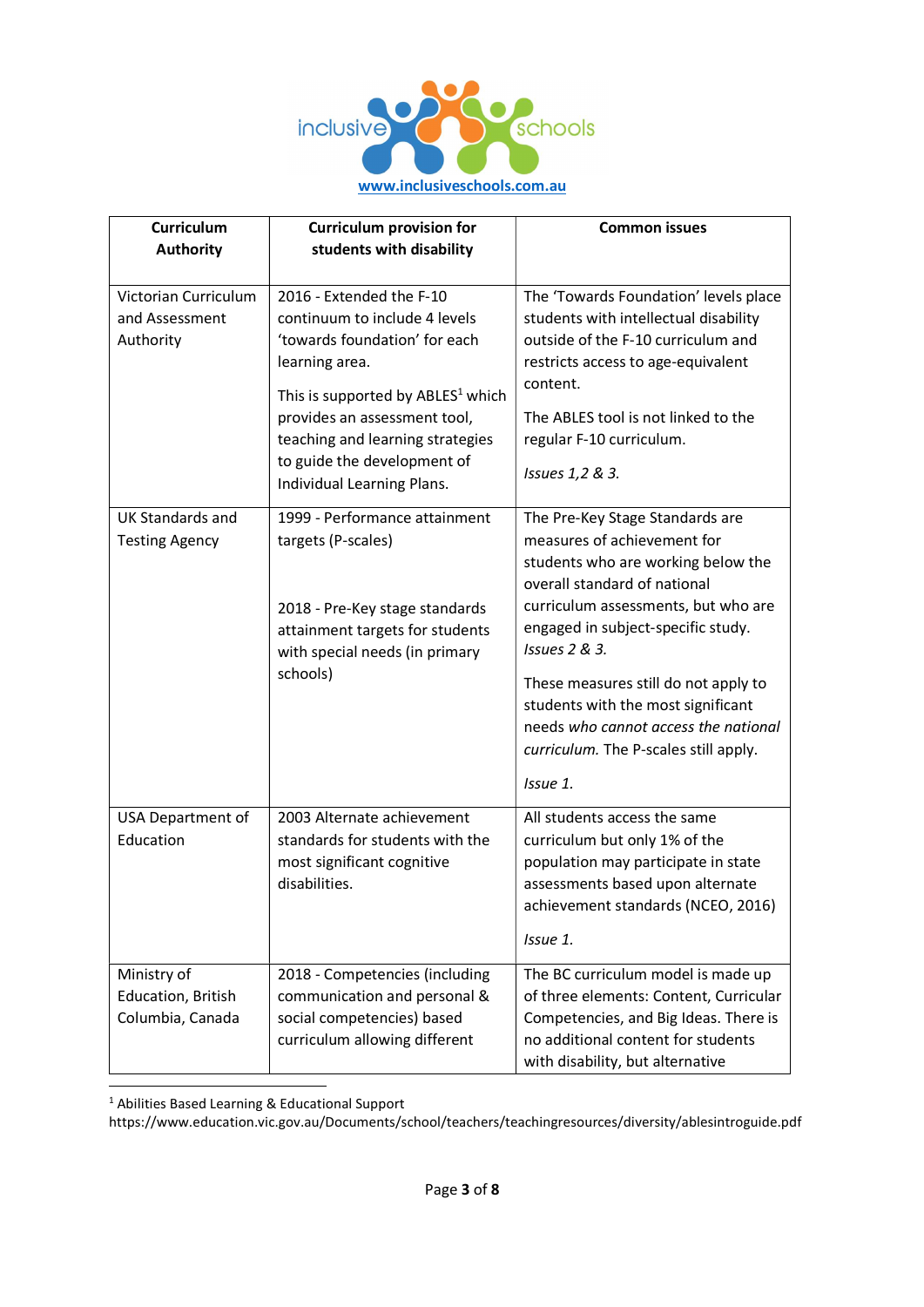

| <b>Curriculum</b><br><b>Authority</b> | <b>Curriculum provision for</b><br>students with disability | <b>Common issues</b>                                                                                                                                                                                                                                                                                                                                                                                                                                                           |
|---------------------------------------|-------------------------------------------------------------|--------------------------------------------------------------------------------------------------------------------------------------------------------------------------------------------------------------------------------------------------------------------------------------------------------------------------------------------------------------------------------------------------------------------------------------------------------------------------------|
|                                       | 'entry points' based on student<br>need.                    | provisions are available for<br>assessment and reporting.<br>Teachers combine the three elements<br>in ways they see fit to personalise<br>learning in their classrooms.<br>Some students with disability receive<br>written comments in relation to their<br>IEP goals as an alternative to a grade<br>against the year-level standards.<br>Reporting for all students must<br>include a description of progress in<br>relation to the learning outcomes for<br>all subjects. |

The knowledge, skills and dispositions as articulated by the Melbourne Declaration remain relevant for all students to develop at school but must be expanded to also include the essential skills associated with the acquisition of early communication, numeracy and social skills that will still be a priority for some students with disability on entering school.

The challenge is where and how these early developmental skills are represented within a curriculum so that they can support access to academic content which is age-equivalent and not become an alternative curriculum. Research shows that access to the regular curriculum for students with disability not only raises teacher expectations but also better prepares students for their adult life (Browder, D. M. & Spooner, F. 2011). The design of the curriculum and how the essential knowledge, skills and attributes are presented to enable teachers to personalise learning for each student is the key.

# How could the curriculum better support every student's learning?

A curriculum developed using the principles of Universal Design for Learning (UDL) is the first step in establishing high expectations for all students and supporting teachers to personalise learning for a diverse student population. Designing curriculum through a UDL lens ensures consideration is given to all students, including those with the most significant disabilities, from the beginning.

The NSW Curriculum Review provides the perfect opportunity to consider the flexible, three-dimensional design of both the Australian Curriculum and British Columbia's curriculum. The Australian Curriculum is shaped by the Melbourne Declaration, emphasising the importance of knowledge, understanding and skills drawn from a combination of discipline based-learning (learning areas), essential 21<sup>st</sup> century skills (general capabilities) and contemporary issues (cross-curriculum priorities). Similarities can be drawn with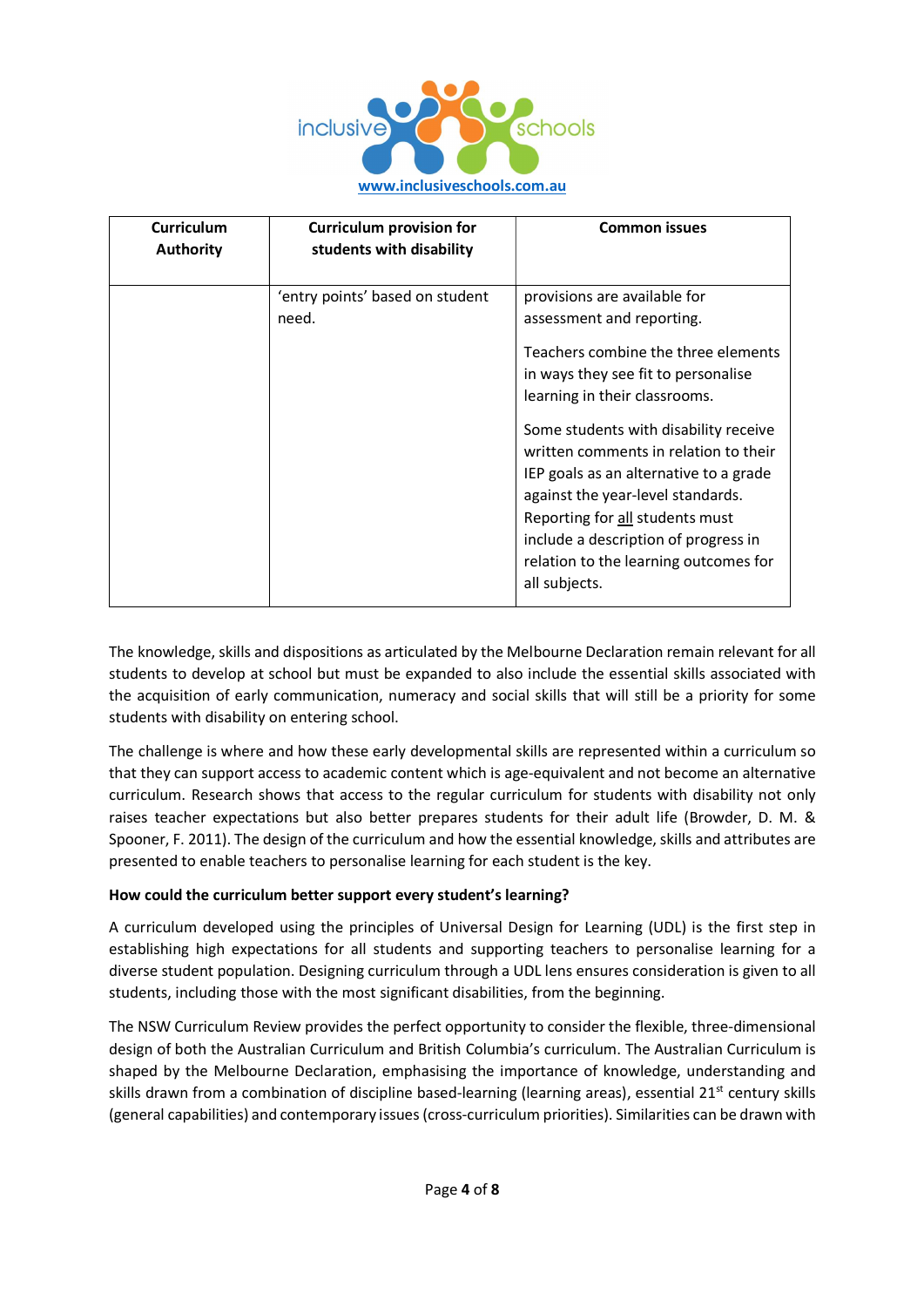

British Columbia's curriculum comprising Core Competencies (essential 21st century skills), essential learning (key content, concepts, skills and big ideas) and literacy and numeracy foundations (fundamental to all learning).

The contemporary, flexible design of the Australian Curriculum is often under-utilised or overlooked because schools, particularly in NSW, are used to a one-dimensional, linear representation of curriculum. Crucially, it is the relationship between these three dimensions that provides the flexibility for schools and teachers to cater for student diversity through personalised learning (ACARA, 2018; Ministry for Education BC, 2018).

Teachers need a curriculum that empowers them to shift the balance between the different components (discipline learning, general capabilities and contemporary issues) in order to personalise their programs to address the learning needs of all students (Evans et al., 2015). A flexibly designed curriculum gives teachers the control of what will be taught, to what depth, at what pace and in what order based on the needs of their students. However, teachers also require the expertise, confidence and support in knowing how to do that. This has implications for the NSW assessment procedures, particularly in relation to the HSC, which limits teachers' belief that they have any control over the content they deliver and the way they assess it. Although NSW curricula are based on a standards-referenced assessment model, many teachers are still prone to judging student achievement against other students within the cohort. Often this is due to the language used to refer to outcomes and their assessment. By shifting to standards of performance which provide greater flexibility in how students can demonstrate achievement there is greater chance of students being assessed against the standard rather than being ranked in comparison to other students.

The focus for an inclusive curriculum and any supporting materials should therefore be on providing alternative access rather than alternative content. In this way curriculum authorities can better meet their obligations under the Disability Standards for Education to provide 'access on the same basis'. In the NSW context that means there is no longer a place for Life Skills which has become an alternative curriculum for students attending special schools or support units and an opt-out option for students who are struggling academically or disengaged from the schooling process.

Life Skills were introduced prior to the Disability Standards for Education, 2005 to ensure all students could receive an HSC on leaving and to provide alternative outcomes and content for students who cannot access the regular course outcomes, particularly students with an intellectual disability (NESA, 2017). NESA's Assessment Certification Examination (ACE) manual outlines the following exemptions for students undertaking Life Skills: they are exempt from A-E reporting, exempt from formal assessment, exempt from minimum literacy and numeracy requirements. Essentially students undertaking Life Skills are exempt from the same rigours and high expectations of their peers undertaking a regular pattern of study and this has taken its toll on the quality of teaching and learning for these students. The nonacademic term life skills coupled with the focus on exemption rather than inclusion has left NSW schools with:

● a default curriculum for special schools and support units from Year 7 onwards.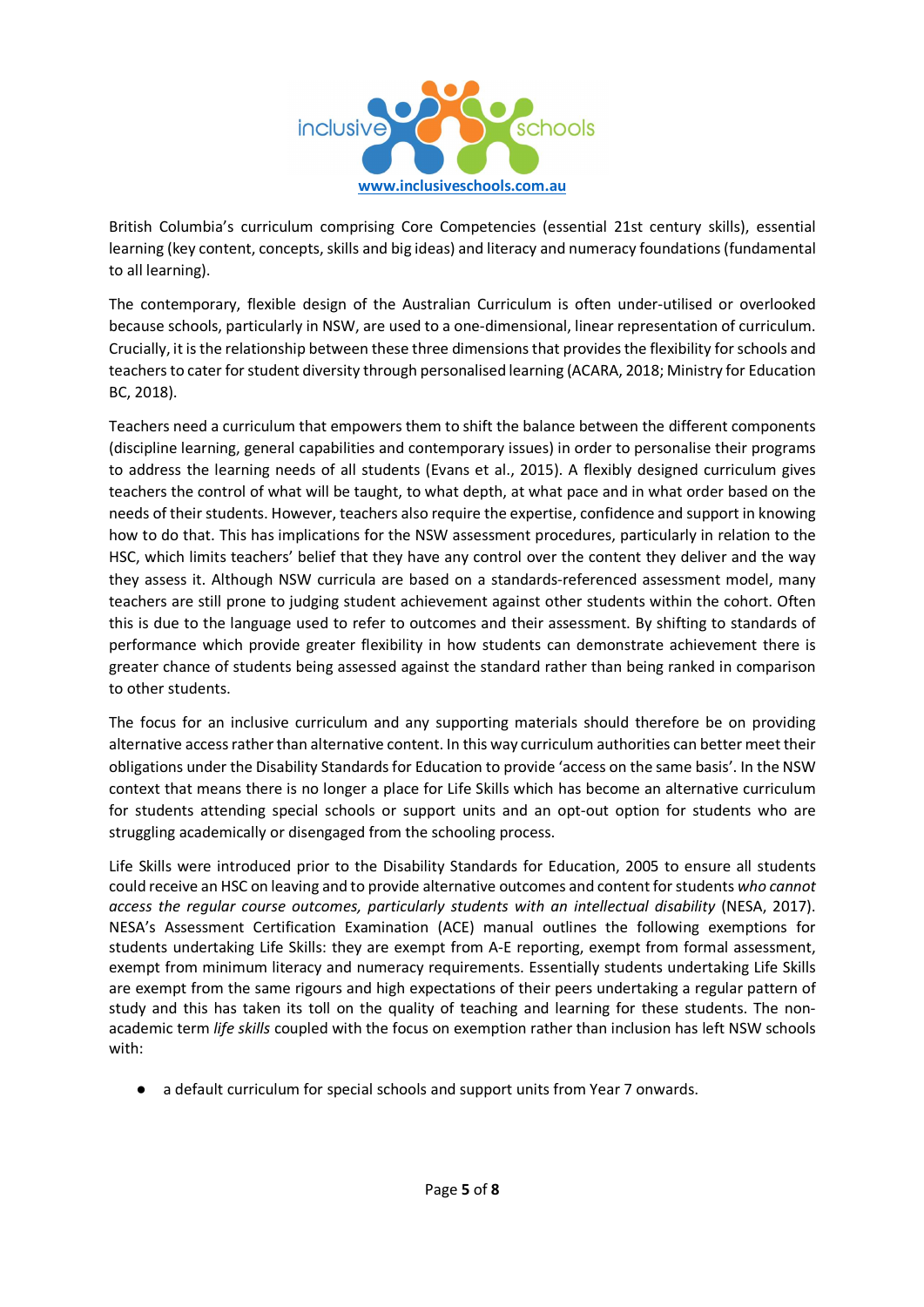

- an opt-out curriculum for students who are disengaged or struggling (academics; behaviour; mental health).
- an opt-out curriculum for teachers/schools struggling to manage challenging students, particularly when Life Skills assessment data does not count.
- a simplified curriculum for non-specialist high-school teachers running a support class or special school class across the whole day on a primary model.
- an alternative to the Australian Curriculum content there is no Australian Curriculum content tagged in any of the Life Skills syllabuses. That is not to say it is not present, but it indicates an alternative syllabus development process that permits content to be omitted for students who cannot access the regular course outcomes.
- a curriculum that supports segregation and low expectations. Without assessment expectations other than *achieved* or *achieved with support* teachers can essentially teach what they like against the same outcome/s for an extended period. There is a widely held belief amongst schools that students only need to achieve one outcome from a Life Skills syllabus.

A 21<sup>st</sup> century view of curriculum that is inclusive of all learners without exception requires:

- i. A multi-dimensional and flexible representation of the essential knowledge, skills and attributes of  $21^{st}$  century learning to allow teachers to program in response to diverse student needs, including those with significant intellectual disability.
- ii. A progression detailing the development of early communication skills to be incorporated as part of the curriculum. Teachers can use this progression to plan entry points to age-equivalent content for students with more complex needs.
- iii. UDL to be integral to the syllabus development process to ensure the curriculum is presented in a way that can be interpreted flexibly by teachers and enable them to personalise learning.
- iv. Sample units of work developed using the UDL framework whereby all students are expected to achieve the same learning goal but the way they do that and the extent to which they do that will vary. Video illustrations of teachers putting this into practice with students of all abilities would have the greatest impact.
- v. More flexible measures of assessment. Replacing outcomes with statements of achievement would improve flexibility and enable teachers to focus on the process over the product and gather multiple evidence of achievement. The current NSW syllabus outcomes, and particularly Life Skills outcomes, are presented like a checklist.
- vi. Opportunities for student progress to be measured in terms of gains in relation to themselves rather than their cohort. The progressions, including progressions related to communication and social skills, have the potential to provide this scope.

A flexible, multi-dimensional curriculum for all represents a paradigm shift and understanding how to use it to personalise learning and have maximum impact for every learner cannot be left to chance (Basham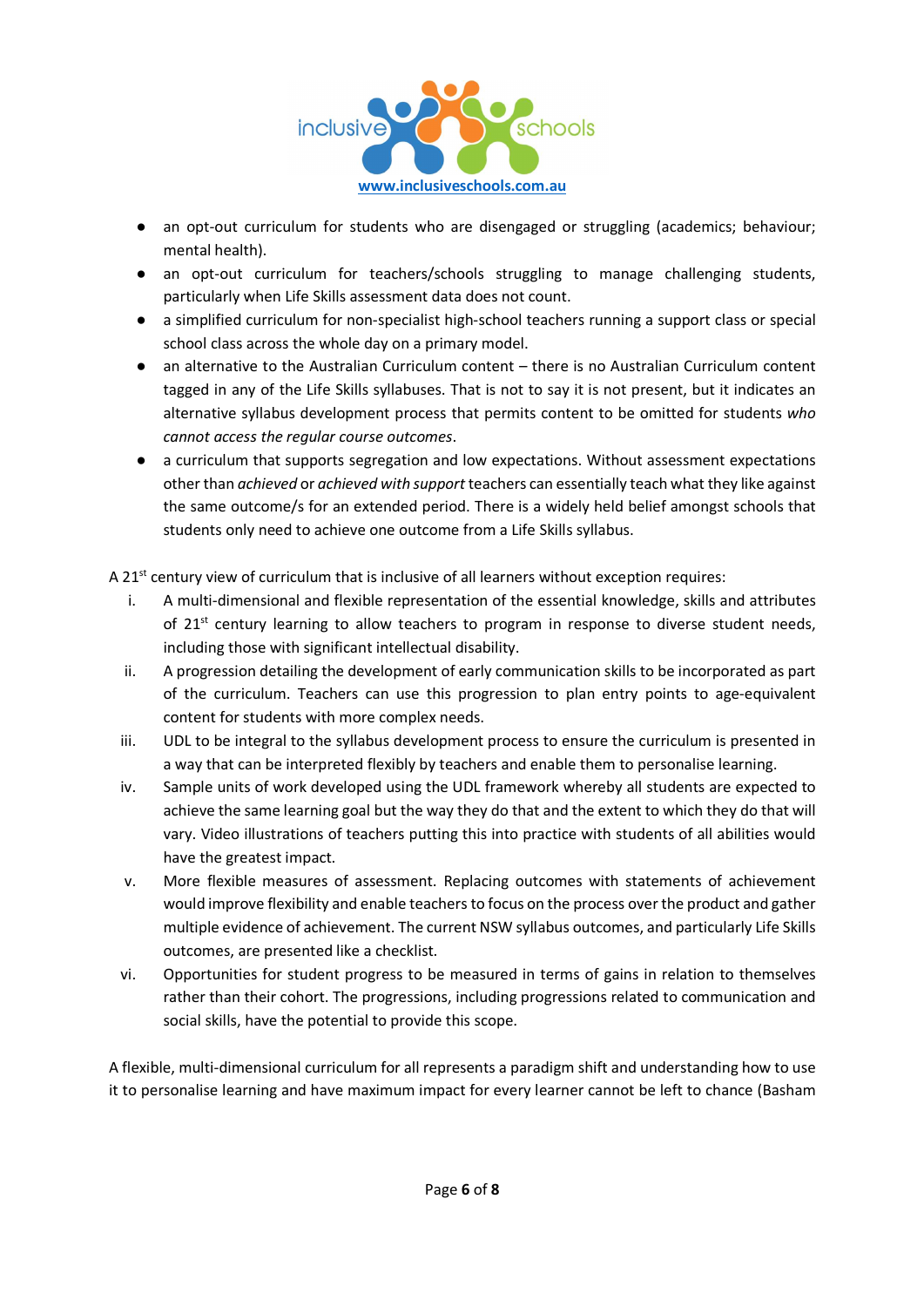

et al. 2016). There must be a long-term investment in developing high quality, best practice advice and examples in collaboration with sectors, schools, teachers, parents and students.

## What else needs to change?

- 1. The term students with special educational needs is outdated and implies a group of students who require 'something else' from that which their peers are receiving (Trela, K. & Jimenez, B. 2013). Despite the broader definition described in the NSW Education Act 1990 N°8 (Part2-Objects of Act 6- 1(a)-(k); Part 4 The Minister's Functions 20-1(a)-(f)) the term is synonymous with students with disability. 'Student diversity' is a more appropriate term that includes all students and acknowledges the responsibility of all education stakeholders under the Disability Standards for Education.
- 2. Changes in nomenclature and practice should be reflected in all syllabus documentation including the NSW Education Act; NESA Registration and Accreditation manuals; ACE website; and NESA website.
- 3. The NESA website is text heavy and difficult to navigate. A simpler representation of the curriculum with options to view in multiple ways, similar to the Australian Curriculum, would support teachers to engage with the curriculum flexibly to personalise learning.

In order to enact the recommended changes for a NSW curriculum that is inclusive of all students without exception, changes are required to the NSW Education Act, 1990 N°8 namely in relation to a special course of study for students with special educational needs in Division 2 - Certificates 95A; and education of a kind for children of a kind referenced in Division 3 - Registration of Non-Government Schools 53-1(c). Until exemptions and alternatives are removed from the Act, students with disability will continue to be excluded from their fundamental right to an inclusive education. In line with Article 4 (b), all legislation and policy must be reviewed to ensure that it is not discriminatory for persons with disabilities and in violation of Article 24 (UN Committee on the Rights of Persons with Disabilities, 2016).

#### References

ACARA (2018). Student Diversity Advice Materials. Retrieved from https://www.australiancurriculum.edu.au/resources/student-diversity/

Australian Network on Disability (2018) Disability Statistics. Retrieved from https://www.and.org.au/pages/disability-statistics.html

Basham, J.D, Hall, T.E., Carter Jr, R.A (2016) An Operationalised Understanding of Personalized Learning. Journal of Special Education Technology 2016, Vol. 31(3) 126-136

Browder, D. M., Spooner, F. (2011). Teaching Students with Moderate and Severe Disabilities. The Guildford Press.

Commonwealth of Australia (2006). Disability Standards for Education 2005 plus Guidance Notes. Author: Canberra.